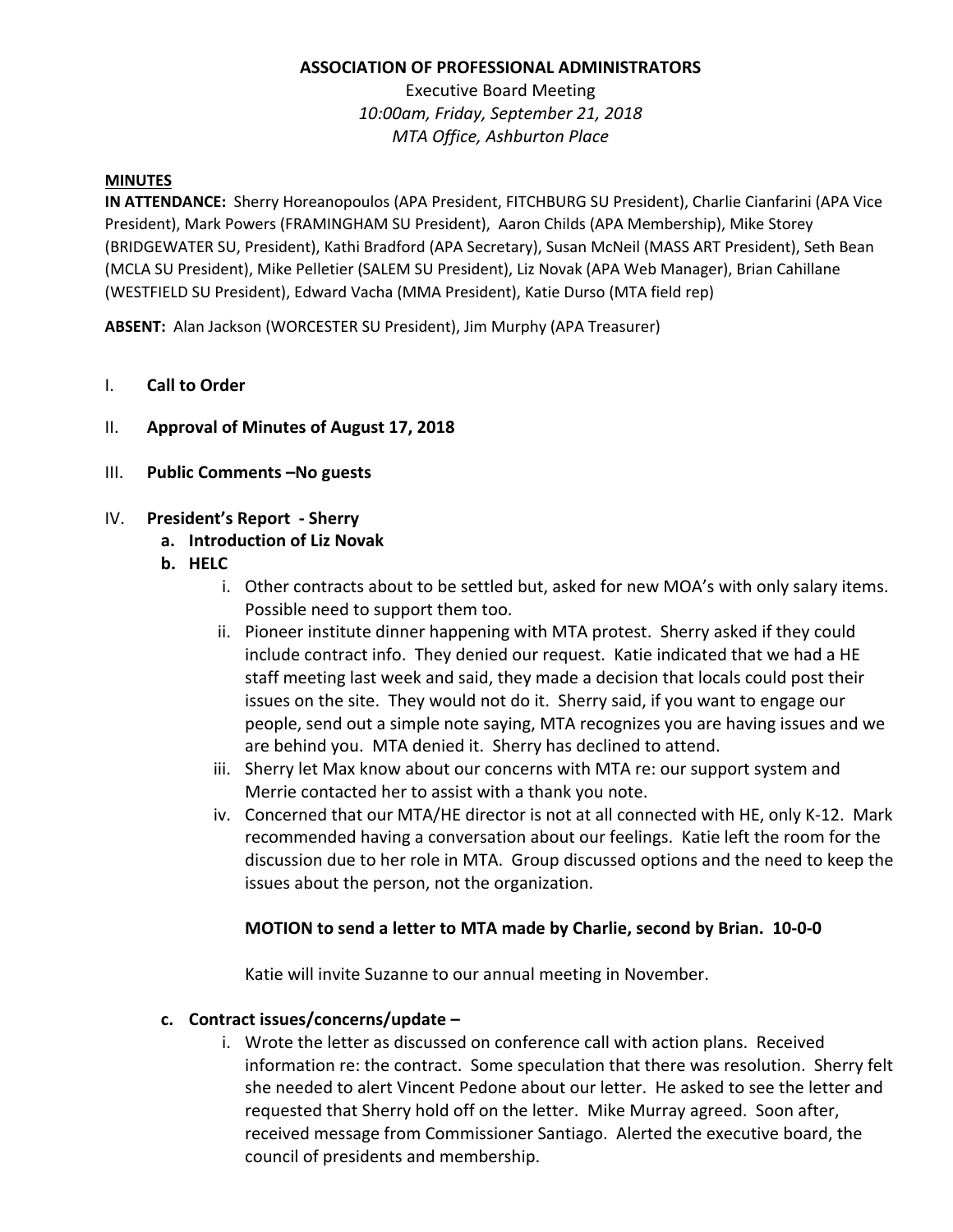- ii. Currently, Jim Cox is not happy with the executive board. Sherry has been working to find out what the situation is. (Issue with Liz Novak attending meeting using UNP)
- iii. Call on Monday at 12:15 to talk about money and when we will receive it. Sherry will update us after the call. One more official step before the funding. We met the target, likely to fund 2% and 2%. Back pay (how much and who) is outlined in the agreement. MSCA was very supportive of us. Currently, about 7 items on their contract that were approved but the COP is not happy.
- iv. Currently, we are "in place" with the non-monetary items. Officially, word is when we are funded we will do it. Now, if someone will benefit from evaluation, do it. If not, try to use the action plan for now. Critical to participate in the process to benefit our membership. Need to have consistency across our membership.

### IV. **Treasurer's Report - Jim**

- a. See information sent via email.
- b. Payroll due on Tuesday, September 25, by 12:00pm to Jim Murphy

## V. **Membership and Data – Aaron**

- a. 1432 Members Increase of 15
- b. 105 non-members Increase of 1.
- c. MTA did not do bulk address update as requested in the summer
- d. Aaron will send membership list. All local presidents will add campus email addresses and return to Aaron.
- e. Membership form has changed. Received mailing this week. One page, not multiple copies. Section for payroll, etc. If they do not want to be a member, Aaron gets an update for that.
- f. Note: to be a member of one level, they must be a member of all re: dues. (APA, MTA and NEA) There is currently a committee to review the dues. Katie will put Mark's name in to join it.

## VI. **Health and Welfare Report – AJ – No reports**

## VII. **Committee Reports – No reports – Sherry requests your committee preference by next month.**

## VIII. **Old/New Business**

## **a. Website update**

- i. Liz recommended landing page with information related to the organization.
	- 1. Phase one: Need content.
		- a. Connect with MTA and NEA, too.
		- b. Recommend strong, attractive photos, etc.
		- c. Also current events and most important topic.
		- d. Link to contract.
		- e. Board minutes. (Kathi will send archive of minutes to Liz.)
		- f. Links to senators/legislators.
		- g. Executive board with email addresses.
		- h. Link to local sites (web or social media).
		- i. Bylaws.
		- j. Board updates (with links for messages from Sherry).
		- k. Katie will send samples of other websites in HE.
		- l. Local eboards with names and contact emails.
		- m. Weingarten or Union rights. (maybe link right to MTA)
		- n. State retirement board.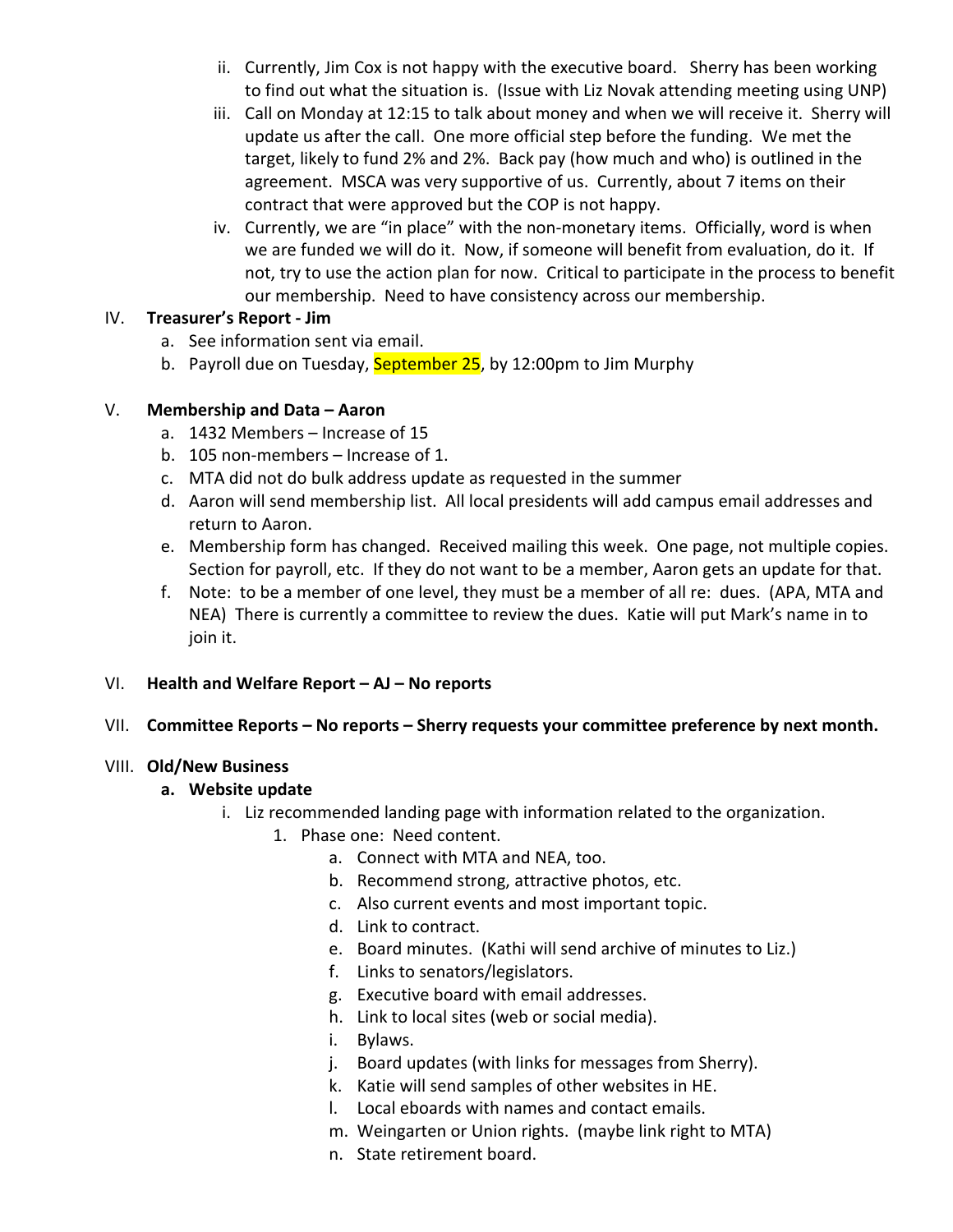- o. Health insurance/GIC/Met Life
- 2. Should we have any part of it private to the board or members? Not at this time.
- 3. Monthly Kathi will send minutes with directive for posting each month. Archived minutes with institutional issues will be sent annually to Aaron for the google docs area.
- 4. Sherry explained the SSS account for eboard emails, conversations, etc. Liz may be added in the future.
- ii. Phase two would incorporate articles, etc. and a link to each local's chapter/information. Maybe admin from each campus.
- iii. Following that, would move to the more social aspects.

## **MOTION to allocate \$2000 as the stipend for the Web Manager for the development of the website made by Susan, second by Brian. PASSED 10-0-0**

Liz will add the payment and monthly stipend to her expense report.

**MOTION to pay web manager ½ up front and ½ upon completion made by Brian, second by Mike S.** Liz shared the work she would be doing. **PASSED 10-0-0**

Discussion: recommendation not to host at Maritime so cost for program would be approximately \$30 per month.

**MOTION to pay for an off-site location to host the website at approximately \$30 per month made by Mike S and second by Seth.** Discussion of how payments will be made was had. Will work with Jim to figure out payment. **PASSED 10-0-0**

## **b. List-Serv vote**

- i. Sherry shared thoughts about list-servs in general. Discussion with board about process, etc.
- ii. Decision should be should we try it or not and then discuss process, monitoring, etc.
- iii. Liz indicates we could have something monitored or not.
- iv. Kathi suggests use of a closed facebook group for a trial run.
- v. Mike P indicates it is not just for negative information but, an opportunity to share information with colleagues and to meet new people.
- vi. Sherry suggests executive committee review the options out there and report back to the board next month.

# **MOTION to create a option for members to express opinions and ask questions through a moderated facebook page by Susan, second by Mike. No discussion. 3-7-0 FAILED**

- **c. Vote on Colonial Insurance**
	- i. Does anyone want to endorse this?? MTA already has this kind of insurance available to members.

**Motion to reject Colonial Insurance proposal at this time with option to reconsider in the future by Seth, second by Mark. PASSED 10-0-0**